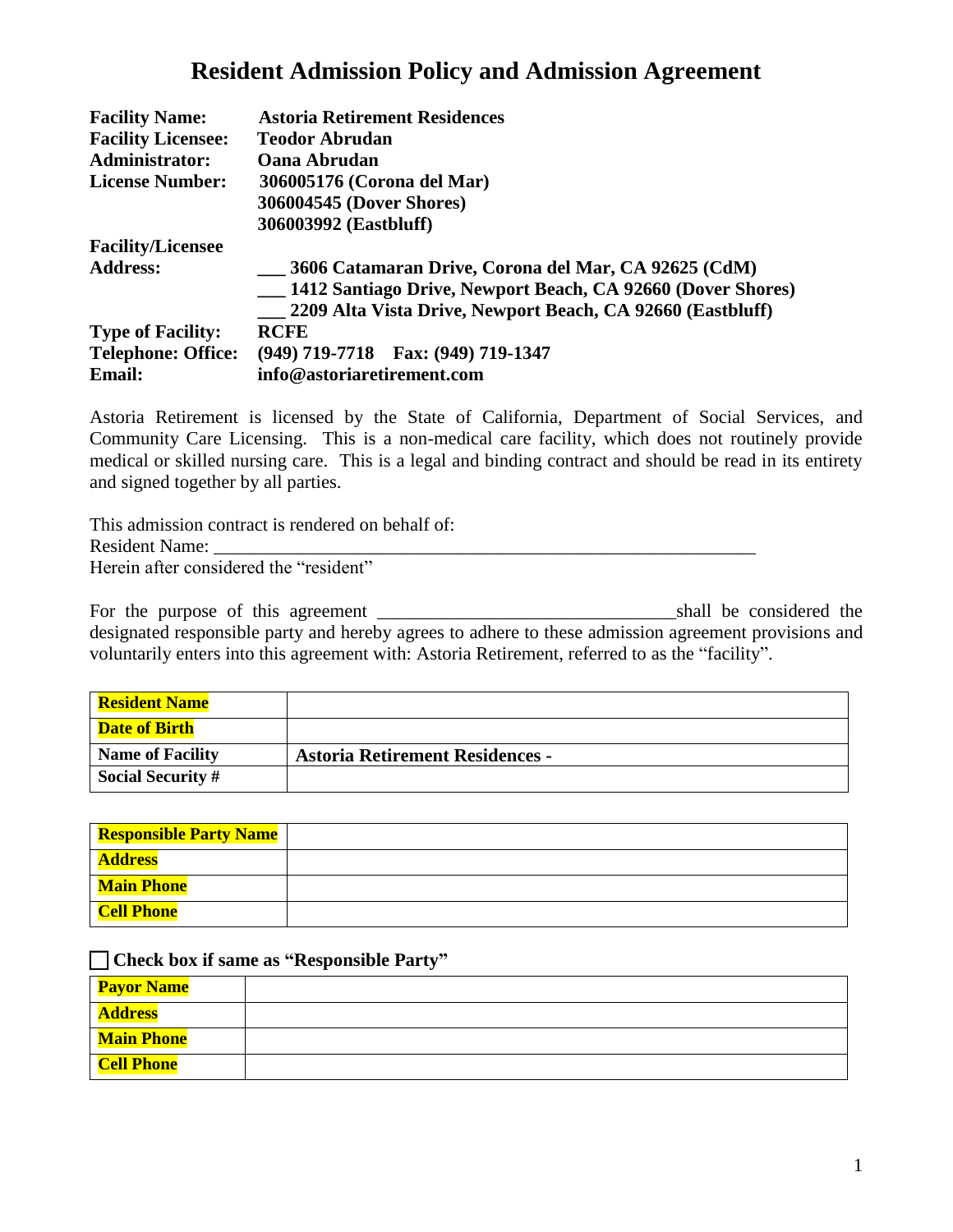### **Basic Services**

- Shared or private resident bedrooms for privacy and comfort, which includes comfortable and suitable bedroom furniture. The resident is also permitted to bring their own furniture. Several baths are offered for resident use to minimize waiting time for use.
- European style dining. Modified diets are provided at the recommendation of the resident physician and with dietary consultation, per resident request or family request.
- Laundry service (excluding dry cleaning charges)
- Cleaning of the resident room a minimum of one time per week or as frequently as needed
- Daily linen changes.
- Transportation arrangements to meet the health and dental needs of the resident. A maximum of one (1) scheduled appointment is covered under basic services. Additional transportation by the facility are subject to an additional charge.
- A planned activity program and transportation to participate in community events/activities.
- Assistance with activities of daily living, i.e. bathing, dressing, grooming, dining skills, mobility tasks, incontinent care.
- Twenty four hour observation, care and supervision as required.
- Bedside care, including tray service, for a maximum of three days for a minor and temporary illness.
- Daily assistance with taking prescribed, non-prescribed, and PRN medications as ordered by the physician.
- Daily monitoring and appropriate reporting to physician and responsible party of resident needs and condition.
- Care for mild cognitive impairment.
- Supportive services arranged per resident assessment, per MD instructions, or per therapist instructions.
- Basic cable service in each resident room.
- The facility does not provide assistance with managing resident monies.

**\_\_\_\_\_\_\_\_\_\_\_\_\_\_\_\_\_\_\_\_\_\_\_\_\_\_\_\_\_\_\_\_\_\_ \_\_\_\_\_\_\_\_\_\_\_\_\_\_**

## **Total daily rate\* for Basic services: \$\_\_\_\_\_\_\_\_\_\_\_\_**

\*The daily rate is multiplied by the number of days of the month to determine the total monthly rate. \*\*We do not accept SSI residents.

### **Signature** Date **Date**

The facility shall provide safe, healthful living accommodations and services. The facility maintains the right to thoroughly clean the resident's room in order to satisfy all regulatory standards. No structural or physical changes (including installation or changing of locks shall be made by the resident or the responsible party without the approval of the facility licensee/administrator.

### The facility will provide a  $\boxtimes$  private room.

The facility reserves the right to change a resident's room should circumstances of health needs, mental or physical well being, of themselves or other residents are better served.

The fee for the above basic services is to be paid in advance beginning on the first of the month and due each first of the month thereafter. *If the rent is not received within three (3) days of the due date, a*  late fee of 3% of the total monthly rate for basic service will be charged. Payment may be made by check, cash, or credit card (credit card fees apply). Should the facility receive a returned check from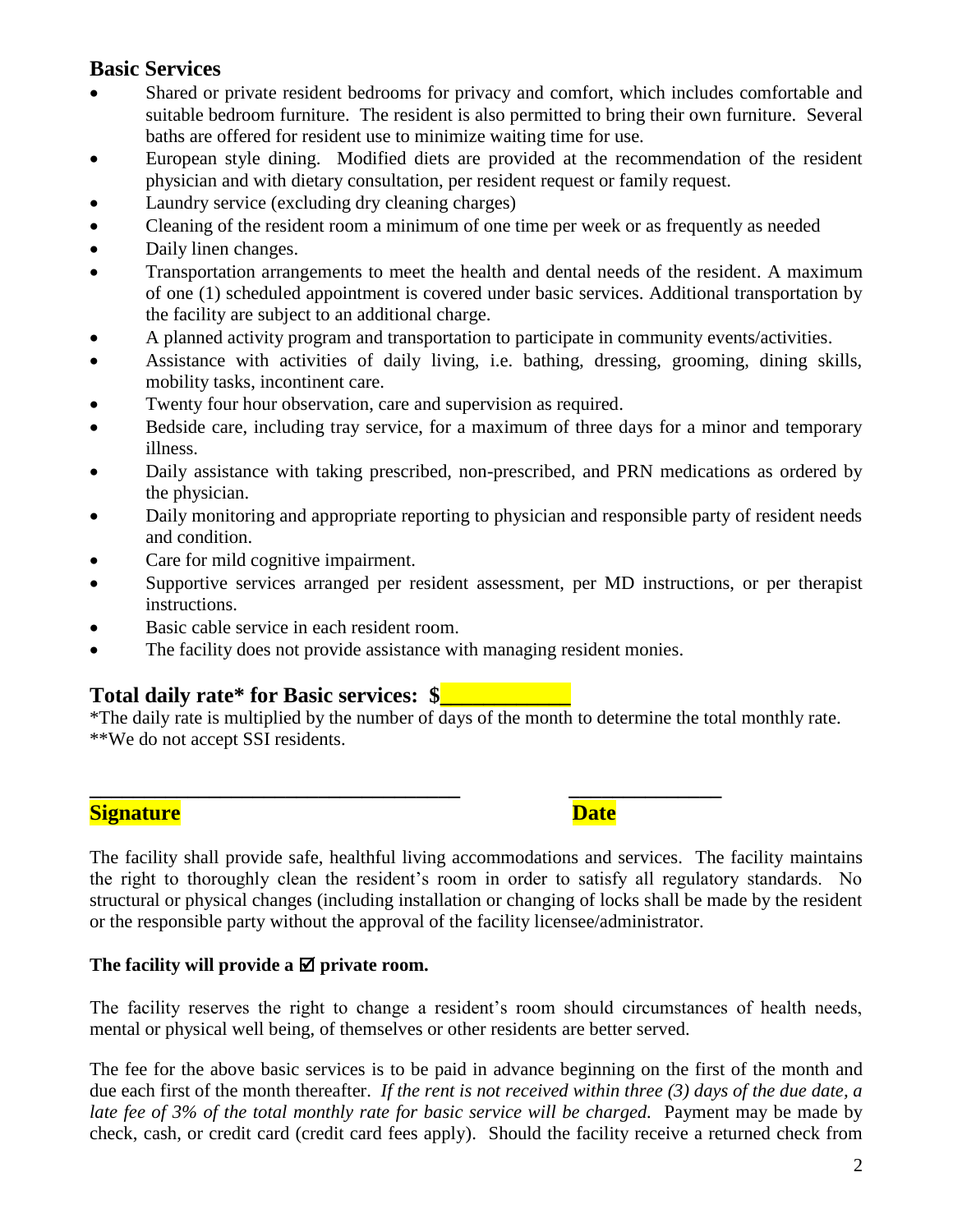the bank, there will be a \$50.00 charge to cover bank fees and special handling. (Private pay residents only) At the facility discretion, resident charges for services may be required to be paid in cash, money order, or cashier's check if there has been a return of a check for insufficient funds. The facility shall immediately notice the resident, family or authorized representative in writing that all services are now required to be paid in cash and shall begin with the following month's rent/fee for services.

*\*\* Initial here \_\_\_\_\_\_\_\_\_\_\_\_\_\_ Initialing here indicates that you understand and accept the facility policy requiring a monthly cash payment due to the facility receipt of a monthly rent/fee check for insufficient funds.*

# **Pre-Admission Deposit**

The facility charges a pre-admission deposit/an assessment deposit. A pre-admission deposit/assessment fee of \$1,000.00 is required to hold a room for 5 days. After the 5 day hold period, or upon move-in (whichever comes first), the daily rate charges will begin and the admission deposit will be applied toward the admission fee of \$500.00 and the first month's fees.

## **Admission Fee**

There is a one-time, non-refundable admission fee of \$500.

# **Optional Services**

| Dementia Care: rates vary upon resident's needs | $\text{Accept} \quad \Box$ Decline $\Box$ |
|-------------------------------------------------|-------------------------------------------|
| Hospice Care: rates vary upon resident's needs  | $\text{Accept } \Box$ Decline $\Box$      |

# **Third Party Services**

\*\* *All services are paid by the resident or authorized representative at the delivery of service or monthly to the respective billing agency...\*\**

- Podiatry care arranged at resident expense (if not covered by resident insurance) Accept  $\Box$  Decline  $\Box$  Initial here
- Dry cleaning arranged at resident expense (cost will vary depending on the amount and type of dry cleaning) Accept  $\Box$  Decline  $\Box$  Initial here
- Incontinent supplies arranged at resident expense\* \*Incontinence supplies are charged at a monthly rate or per order.  $\text{Accept} \Box$  Decline  $\Box$  Initial here
- Additional/supplemental cable service (HBO, Showtime, etc.) arranged at provider cost Accept  $\Box$  Decline  $\Box$  Initial here
- Haircuts, colors, perms, manicures, pedicures are arranged at resident cost. Accept  $\Box$  Decline  $\Box$  Initial here
- Secured storage for large personals and valuables arranged at resident expense small storage unit \$125 per month (cost may vary from storage facility to storage facility. Storage facilities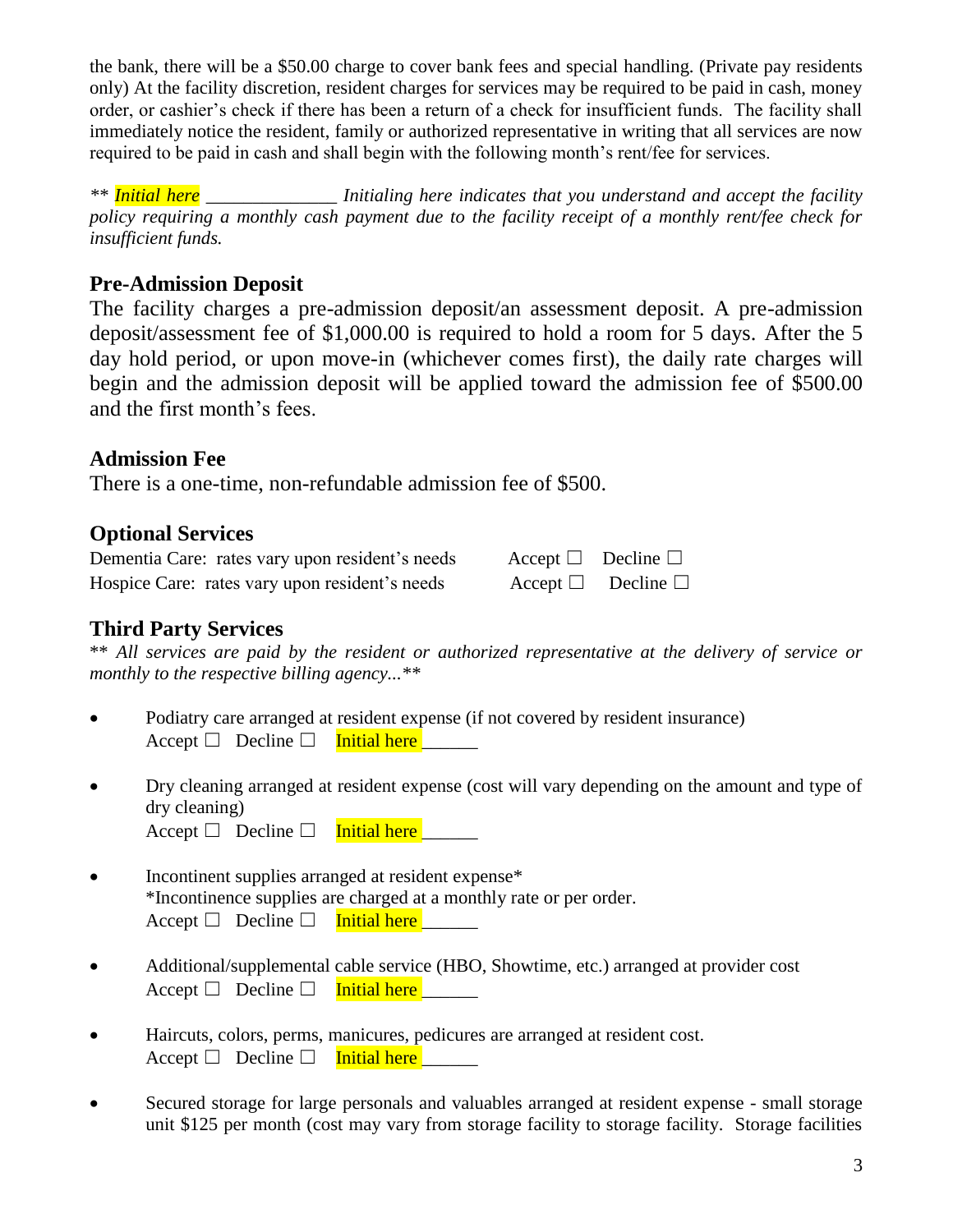do not bill monthly for storage collection fees. The consumer is expected to make a payment on the first of every month without the benefit of a billed reminder.

Accept  $\Box$  Decline  $\Box$  Initial here

| Daily rate paid by |           | Date |  |
|--------------------|-----------|------|--|
|                    | Signature |      |  |

It is agreed that monthly optional charges will be billed in arrears and due no later than the  $3<sup>rd</sup>$  of the month. It is agreed that the resident will relocate and be subject to eviction, when, upon the agreement of the facility and physician that an optional service is required and the resident or responsible person refuses such services. Refusal of necessary services to meet resident needs jeopardizes both the resident health and well being and the standards of care adhered to by the facility.

The resident will receive a monthly statement itemizing all separate charges. Reference Health  $\&$ Safety Code 1569.884 (b)

#### **PLEASE MAKE YOUR CHECK OR MONEY ORDER PAYABLE TO AND DELIVER:**

| TO: | <b>Astoria Retirement Residences</b> | OR | <b>Astoria Retirement Residences</b> |
|-----|--------------------------------------|----|--------------------------------------|
|     | <b>Oana Abrudan</b>                  |    | <b>Ted Abrudan</b>                   |
|     | 1412 Santiago Drive                  |    | 2209 Alta Vista Drive                |
|     | Newport Beach, CA 92660              |    | <b>Newport Beach, CA 92660</b>       |

**Payment is due on the first of every month. You may pay by cash, check, or money order. Please feel free to contact us at any time regarding our services.**

#### **Third Party Services**

The resident or their responsible party shall be financially responsible for any third party services that are related to the resident's service plan, including but not limited to ancillary, health and medical services. The facility administrator will arrange for and monitor these services, including but not limited to Home Health Care or ordering required medications through the pharmacy for the resident. The facility shall arrange for medical appointments, re-ordering medications and billing for any third party service such as podiatry, hair care, cable or satellite TV, eye/ear care.

### **Late Charges**

A late fee of 3% is charged for any payments made after the 3rd of any month. (Private pay residents only)

\*\*Initial here Initialing here indicates that you understand and accept the facility policy on late payments.

The resident has the right to refuse to answer the following. Should you wish to not disclose the funding source to the facility, please fill in the blank with the following words: "refuse to disclose".

My funding source for payment of rent is \_\_\_\_\_\_\_\_\_\_\_\_\_\_\_\_\_\_\_\_\_\_\_\_\_\_\_\_\_\_\_\_. (i.e. Private / SSI / government) \*\*\*\*Please note: SSI is NOT accepted as payment in full (applies to RCFE)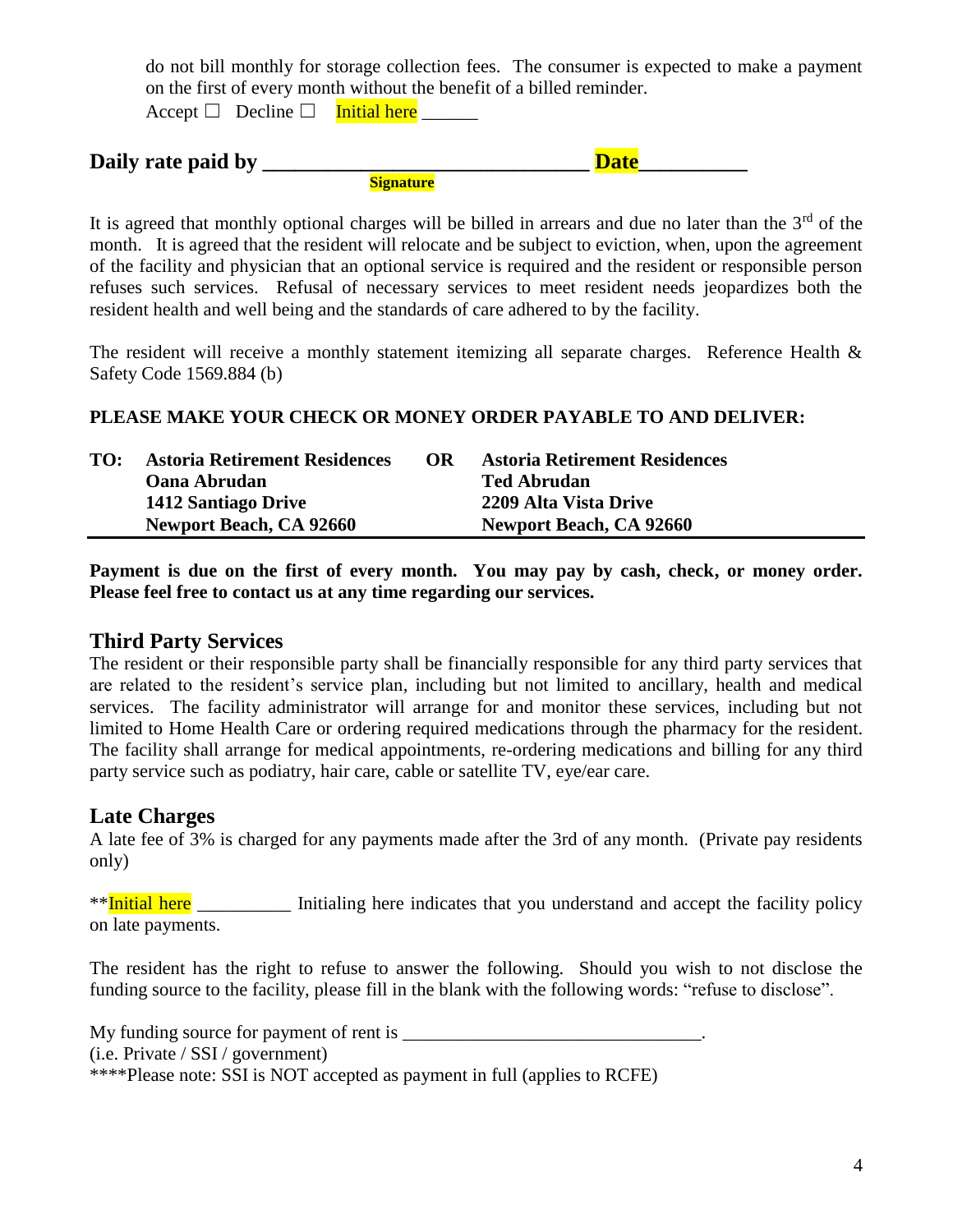## **Notice of Rate Change**

A. If cost of living rates are increased; the resident or authorized representative will be given at least 60 days written notice of change. The written notice must include the amount of the increase, the reason for the increase, and a general description of the additional costs. This does not apply to Optional Services provided under a separate fee-for service agreement. A written notice must be provided to the resident and the resident's representative, if any, within two business days of providing service at a new level of care that results in a rate increase. The notice must include a detailed explanation of the additional services provided at the new level of care, and must itemize the charges. However, residents whose care is funded by government funded programs may have the basic rate change effective on the operative date of any rate change made in that program without notice.

B. Written notice will be provided to the resident and the representative, if any, within two business days of providing service at a new level of care that results in a rate increase. The notice will include a detailed explanation of the additional services provided at the new level of care, and will itemize charges. Initial Here

C. Written Notice of a general increase will be provided 60 days or more, prior to the increase.

### **Daily Rate/Prorate**

The total monthly rate set forth in the admission agreement will be charged/prorated on a daily-rate basis upon the resident's possession of the room after the 5 day hold period/move-in/admission date (whichever date comes first). The pro-rated refund is based on the daily rate, provided the resident has given an appropriate 30 day notice in writing to vacate for the departure from the facility during the month. If the resident fails to provide the facility with a 30 day notice in writing to vacate, the facility is not obligated to refund any monies to the resident or the authorized representative. If the resident leaves the facility temporarily, for example, hospitalization, vacation, weekend visit, etc., the monthly rate will remain is NOT prorated. Any optional services are prorated at the discretion of the service provider.

\*\*Initial here  $\mu$  By initialing here I acknowledge that daily rate billing will begin at the end of the 5 day hold period, on the  $6<sup>th</sup>$  day, or at the move-in date, whichever comes first.

\*\*Initial here **By** initialing here I acknowledge that I am obligated to give a 30 day notice to vacate in writing. Failure to notify the facility in writing of a 30 day notice to vacate will result in the loss of any monies that might have been due.

## **Refund Policy/Termination of Agreement**

Refund policy for this facility is:

- A 30-day notice of termination shall be required for any voluntary termination. No refund will be issued without a written 30-day notice.
- A refund is contingent upon the room being vacated, the property being removed and restored to its original clean condition.
- If a resident is hospitalized, the accounts shall continue to accrue until a 30-day notice has been given and all personal property has been removed.
- If the Department of Social Services orders relocation of the resident, the advance notice requirements are waived.
- If a resident leaves the facility temporarily, a holding rate will be billed at the usual rate, without interruption or adjustment.
- Invoices will be billed on a daily rate basis.w
- Refunds will be prorated on a daily basis
- If resident room or furniture get damage caused by the resident a fee will be charged for repair.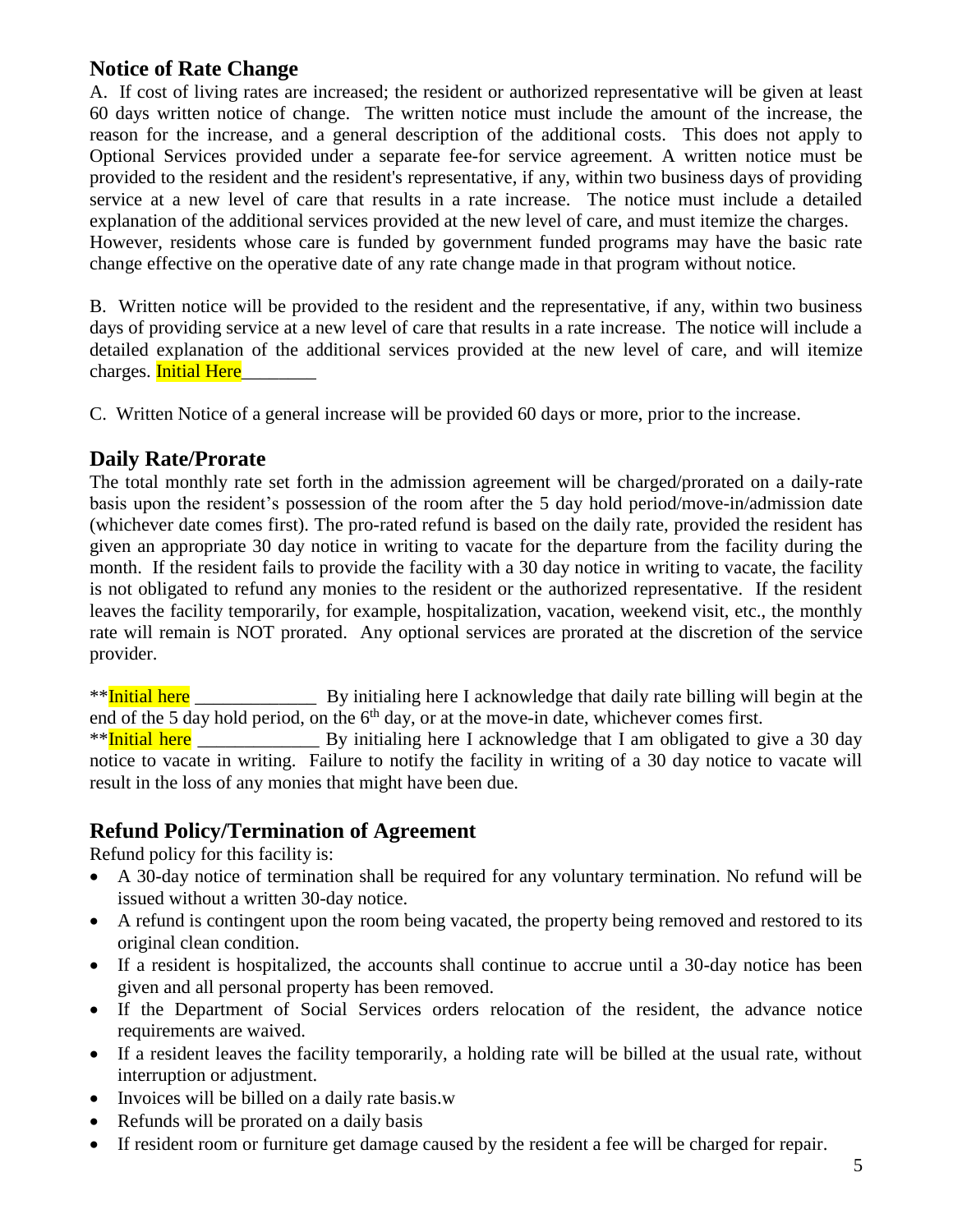• Death of resident: the Agreement shall be automatically terminated by the death of the resident, whose relatives shall not be liable for any payment beyond that due at the date of death unless agreed to in writing or ordered by the court.

\*\*The Agreement shall be automatically terminated by the death of the resident, whose relatives shall not be liable for any payment beyond that due at the date of death unless agreed to in writing or ordered by the court.

\*\*When the Department orders relocation under the provisions of Section 87701.1 (a), the resident shall not be held responsible for meeting any advance notice requirement imposed by the licensee in the admission agreement. The Licensee shall refund any money to which the resident would have been entitled had notice been given as required by the admission agreement.

\*\*Initial here Initialing here indicates understanding of the refund policy.

# **Facility Visiting Policy**

The facility encourages regular visits. Please visit as often as you are able. Normal visiting hours are from 10:00 a.m. to 6:00 p.m. each day. An appointment is not necessary. All residents who leave the facility must be back by 7:00pm, or a late fee will assessed for every hour there after. The facility requests that visitors be respectful of other residents, and visitors. Should you require other visiting times, please contact the facility to arrange a more convenient time. Also, families and friends are invited to attend facility events such as birthday parties, social and community events and holiday celebrations; we encourage and welcome your participation.

The resident may send and receive mail from the facility and is responsible for any postage.

Telephone use is encouraged and is offered at no additional cost for local calls; all long distance calls are at resident expense and are billed at the end of the month.

## **Activities**

A planned activity program, which includes social, spiritual, educational and recreational activities appropriate to the interests and capabilities of our residents, will be offered.

## **Transportation**

The facility shall plan and arrange transportation to meet the residents health needs. The facility requests that the responsible party or family member take the resident to her/his medical appointments whenever possible. The facility agrees to take the resident to a maximum of one (1) scheduled appointments a month, as covered by basic services. A staff escort is provided if needed for an additional cost of \$50.00 per hour.

### **Services**

The services provided by the facility shall be conducted as to continue and promote, to the extent possible, independence and self-direction for all persons accepted for residency. Such persons shall be encouraged to participate as fully as their conditions permit in daily living activities in the facility.

## **Personal Effects**

Valuables to be held in your possession should be documented on a Personal Property Inventory Sheet. The facility shall not be liable for items which are not contained in the inventory. You or your Representative may have access, upon request, to the current inventory. Personal items may be added or deleted from this inventory as needed. The facility shall keep a record of stolen or lost property with a value of \$25 or more. Each loss shall be investigated by Administrator/Licensee or designee. Any loss of over \$100 shall be reported to the police.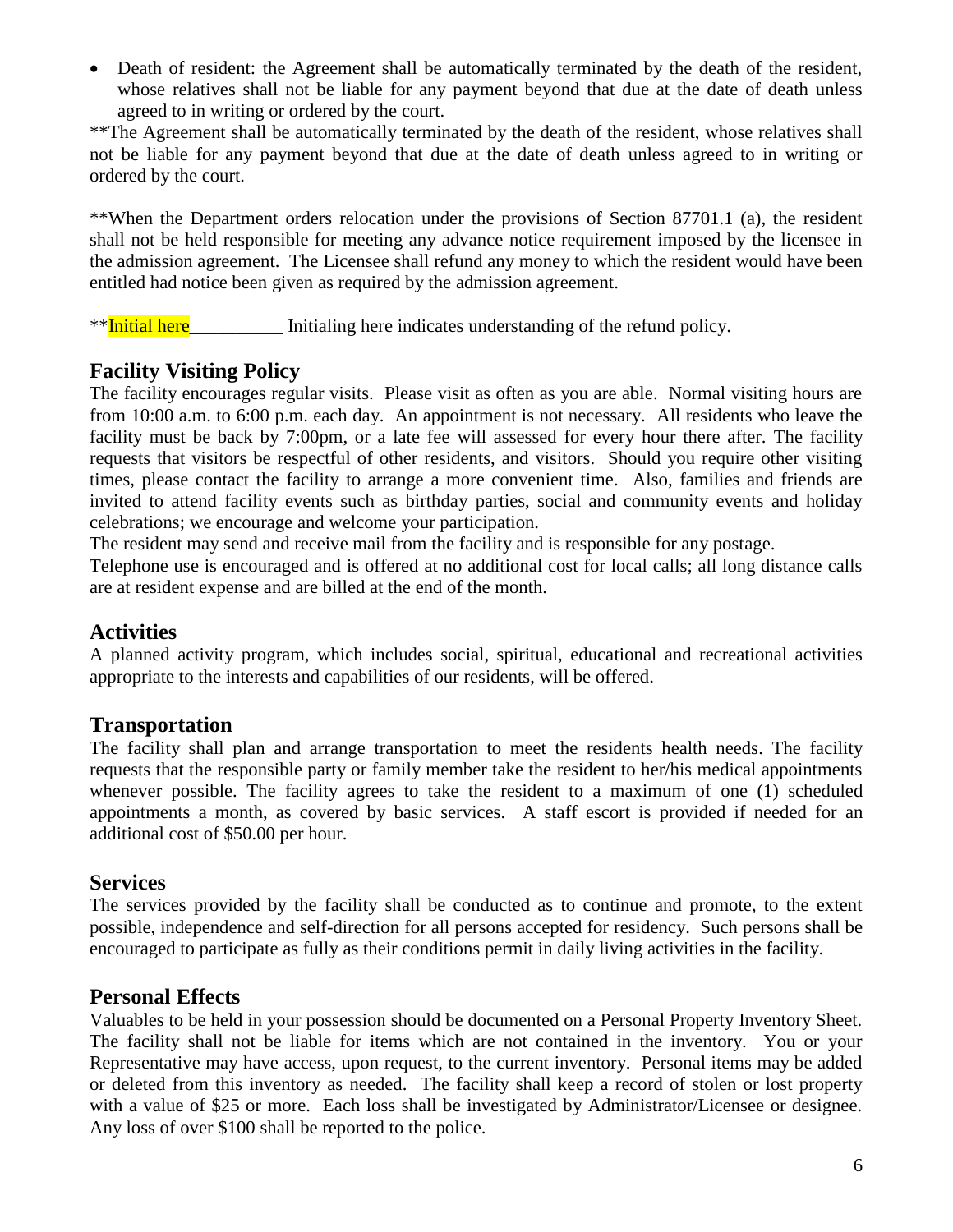## **Personal Physician**

You shall keep the facility informed of the name, address and telephone number of your physician and dentist. The facility shall have the right to consult with physician(s) and/or dentist regarding your health and care, and the facility shall have the right to transfer you to an acute hospital, convalescent hospital, or other level of care when, in the opinion of the physician, such care is necessary.

### **Pets**

The facility supports a "NO PETS" policy. A therapy dog is able to visit the facility. We appreciate your cooperation.

## **Eviction procedures**

The facility, may upon thirty days written notice evict the resident on the following grounds:

- 1. Non payment of the rate for basic or optional services within ten days of the due date.
- 2. Failure to comply with local or state law after receiving notice of alleged violation.
- 3. Inability of the facility to meet the needs of the resident. Based on a post admission assessment or reassessment of the resident's needs, conducted pursuant to applicable regulations, the licensee/administrator of the facility and the person who performs the assessment determine that the facility is not appropriate for the resident and the resident has been given the opportunity to relocate.
- 4. Failure of the resident to comply with general policies which are for the purpose of making it possible for residents to live together. Violations such as those listed below would be grounds for eviction as they would preclude optimum care for all residents.
- 5. Closure or change of use of the facility.

*Upon permission of the Dept. of Social Services, Community Care Licensing, a three-day notice of eviction may be granted for good cause. Good cause exists if the resident is engaging in behavior that is a physical or mental threat to themselves or others in the facility or the resident has developed a health condition that is not allowed by licensing regulation.*

The licensee/administrator of the facility shall, in addition to either serving thirty day notice or seeking approval from the Department of Social Service, Community Care Licensing, and serving three days notice on the resident, notify or mail a copy of the notice to quit to the resident's authorized representative, if any. Additionally, a written report of any eviction shall be sent to the licensing agency within five days. The licensee/administrator of the facility shall set forth in the notice to quit the reasons relied upon for the eviction with specific facts to permit determination of the date, place, witnesses, and circumstances. The resident may be noticed for non payment of monthly agreed upon fee or the resident develops a health condition not permitted in a community care licensed facility or the resident required a skilled nursing level of care or the resident develops a condition not agreed upon at the time of the initial admission agreement or the resident becomes a threat to other residents or staff.

The facility shall provide the authorized representative with a list of alternative facilities and encourage the use of Ombudsman services for any relocation assistance. The resident/authorized representative has the right to appeal any request for relocation prior to the expiration of the relocation notice. The appeal shall be submitted in writing to the licensing office coupled with documentation that substantiates a resident's continued stay in the residential facility.

## **Termination of Agreement**

This contract may be terminated if:

1. You do not meet the requirements for residency established by state law and the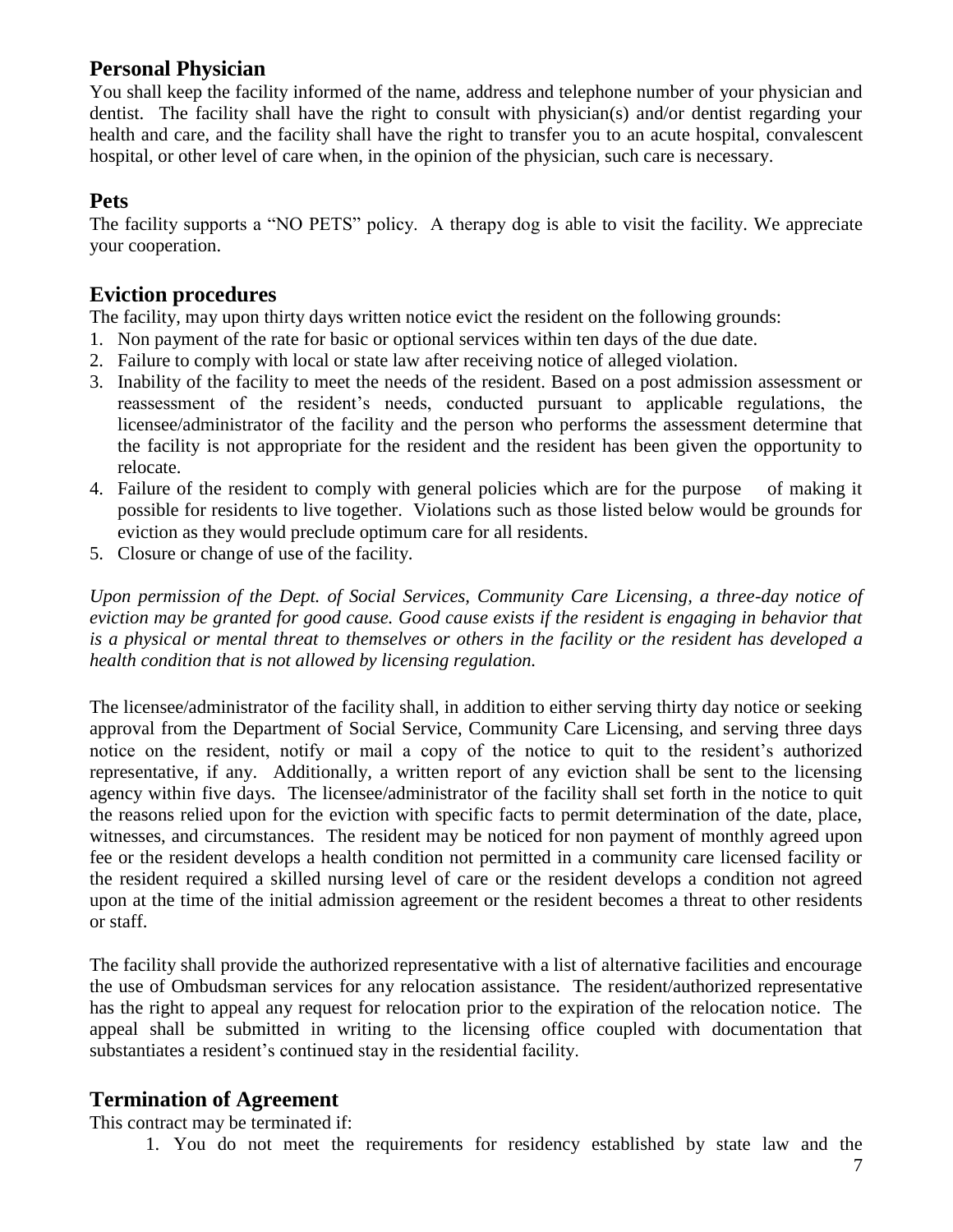Department of Social Services regulations

- 2. You present an immediate physical threat or danger to yourself or others
- 3. You have active communicable tuberculosis or another similar communicable disease
- 4. You require 24-hour skilled nursing or intermediate care
- 5. You are not elderly and have needs in conflict with other residents or the programs of services offered, or require more care and supervision than other residents
- 6. You have a primary need for care and supervision that results from dementia or a mental disorder resulting in ongoing behavior which would upset the general resident group, would require a greater amount of care and supervision than other residents at the facility or if you cannot generally benefit from the program of services available at the facility
- 7. You refuse to accept services required in order for the facility to meet your needs
- 8. You are bedridden as defined by state licensing regulations
- 9. You have health care needs that cannot be met at the Facility for reasons such as licensure, design or staffing
- 10. Your personal physician has determined that you require services not available at the facility.
- The Agreement shall be automatically terminated by the death of the resident, whose relatives shall not be liable for any payment beyond that due at the date of death unless agreed to in writing or ordered by the court. It is the facility policy to charge the basic room rent on a prorated daily basis until all personal clothing, belongings and furnishings have been removed. Advance notice is no longer required to terminate an admission agreement upon the death of a resident.
- The fees will no longer accrue once all personal property of the deceased resident has been removed from the living unit.
- An individual authorized by the resident or resident's responsible person, as identified in the Admission Agreement will be allowed to remove a deceased resident's personal property during reasonable hours of 9am-5pm.
- Astoria Retirement will refund fees paid in advance covering the time after the resident's personal property has been removed from the facility to the individuals or entity contractually responsible for the fees, or if the deceased resident paid the fees, to the resident's estate, within 15 days after the deceased resident's personal property is removed.
- If fees are assessed while the resident's belongings remain in the living unit after the resident is deceased, Astoria Retirement will provide the deceased resident's responsible person, or other individual or individuals as identified in the admission agreement, written notice of the facility's policies regarding contract termination upon death and refunds within three days of becoming aware of the resident's death

## **Communication Services**

The resident may use the house phone at their discretion: all local calls are free. A telephone log of long distance calls shall be kept and each resident will be responsible for any long distance calls and will be charged at the end of each month. The facility does not impose a time restriction on phone calls. We do ask that each resident be considerate of other residents if they are waiting to use the telephone and try not to exceed a reasonable conversation time of 5 - 10 minutes. The use of the phone must not interrupt the needs of the facility for emergency services use. The resident may also choose to have their own telephone line installed in their room. Any personal telephone installation is done at the expense of the resident is paid at the billed rate of the local telephone service provider.

Initial here for individual private telephone line only

The resident may also elect to have a cell phone for service. A cell phone is handled at the expense of the resident and not the facility. All cell services are arranged by the resident or the resident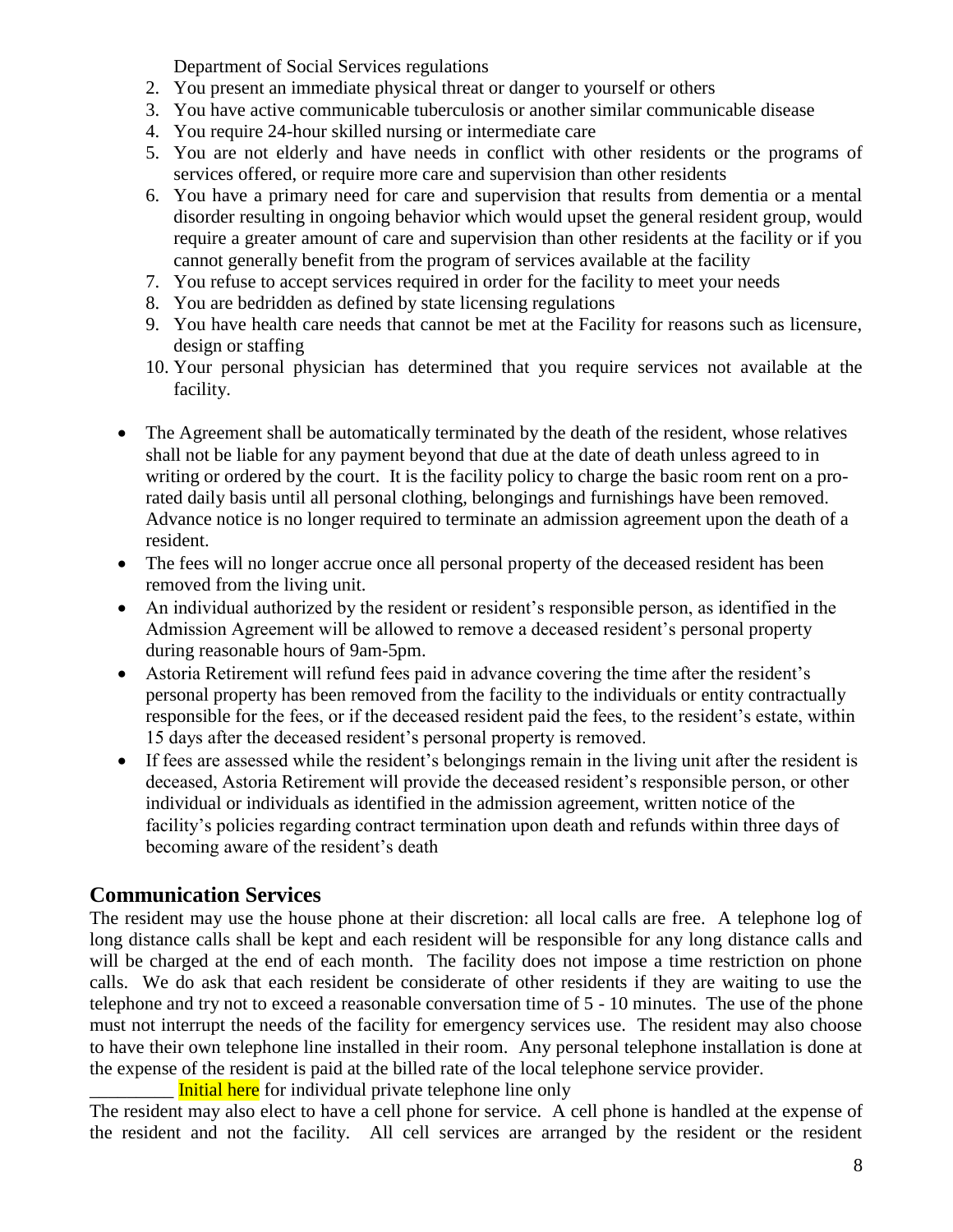representative and are not the obligation of the facility.

Initial here for cell service only.

All resident incoming mail is distributed as received. The facility does not place any restrictions on mail deliveries for the residents. The resident may use the facility address to send and receive mail. The resident is responsible for providing the cost of postage for any outgoing mail.

\_\_\_\_\_\_\_\_\_ Initial here

## **Theft and Loss Prevention Program**

The licensee/administrator is required by law to notify new residents, upon admission, of the facility's written policies and procedures regarding the facility's theft and loss prevention program. A copy of the law that sets forth the requirements of this program must be provided to all residents and their responsible party, and upon request to all prospective residents and their responsible persons and is attached at end of this agreement.

I have received a copy of the facility Theft & Loss Policy. **Initial Here** 

I have received a copy of the Health & Safety Code Sections 1569.152 through 1569.154 \_\_\_\_\_\_\_\_\_Initial Here

I agree\_\_\_\_\_\_\_\_\_ or I decline\_\_\_\_\_\_\_\_\_\_ to have my personal property inventoried.

### **Resident's Bill of Rights and Personal Rights**

The licensee/administrator shall advise the resident or responsible person of, and provide a copy of the resident's Bill of Rights and personal rights as required by the Health of Safety Code 1569.261. Those bill of rights and personal rights are attached. Each resident has the right to file a complaint/grievance with the Department or the Ombudsman. Further, the resident has the right to meet privately with any agency that advocates or provides services to the elderly community. The facility shall arrange for a private meeting place within the facility and arrange for translation services (sign or language) if needed. This procedure shall be provided in writing at the time of admission.

**You may contact the Department of Social Services at the following address: Orange Senior Care Local Unit 770 The City Drive, Suite 7100 Orange, California 92868 (714) 703-2840 Fax (714) 703-2868 You may contact the Ombudsman at: (714) 479-0107** 

If any misleading or inaccurate, or misrepresented information is given to the facility regarding the resident' condition, by the resident and/or his/her responsible party, this agreement shall be rendered null and void at the option of the facility. This incorporation of documents includes but is not limited to, all documents that are included as addendums.

## **Rights of Resident Councils and Family Council**

#### Resident Councils

The licensee/administrator shall advise the resident or responsible person of, and provide a copy of the Rights of Resident Councils and Family Council as required by the Health and Safety Code section 1569.157. Those Rights of Resident Councils and Family Council are attached.

Membership of a resident council is limited to RCFE residents, except at the invitation of resident council. Family members, resident representatives, advocates, long-term care ombudsman program representatives, facility staff or others may participate in resident council meetings and activities at the invitation of the resident council.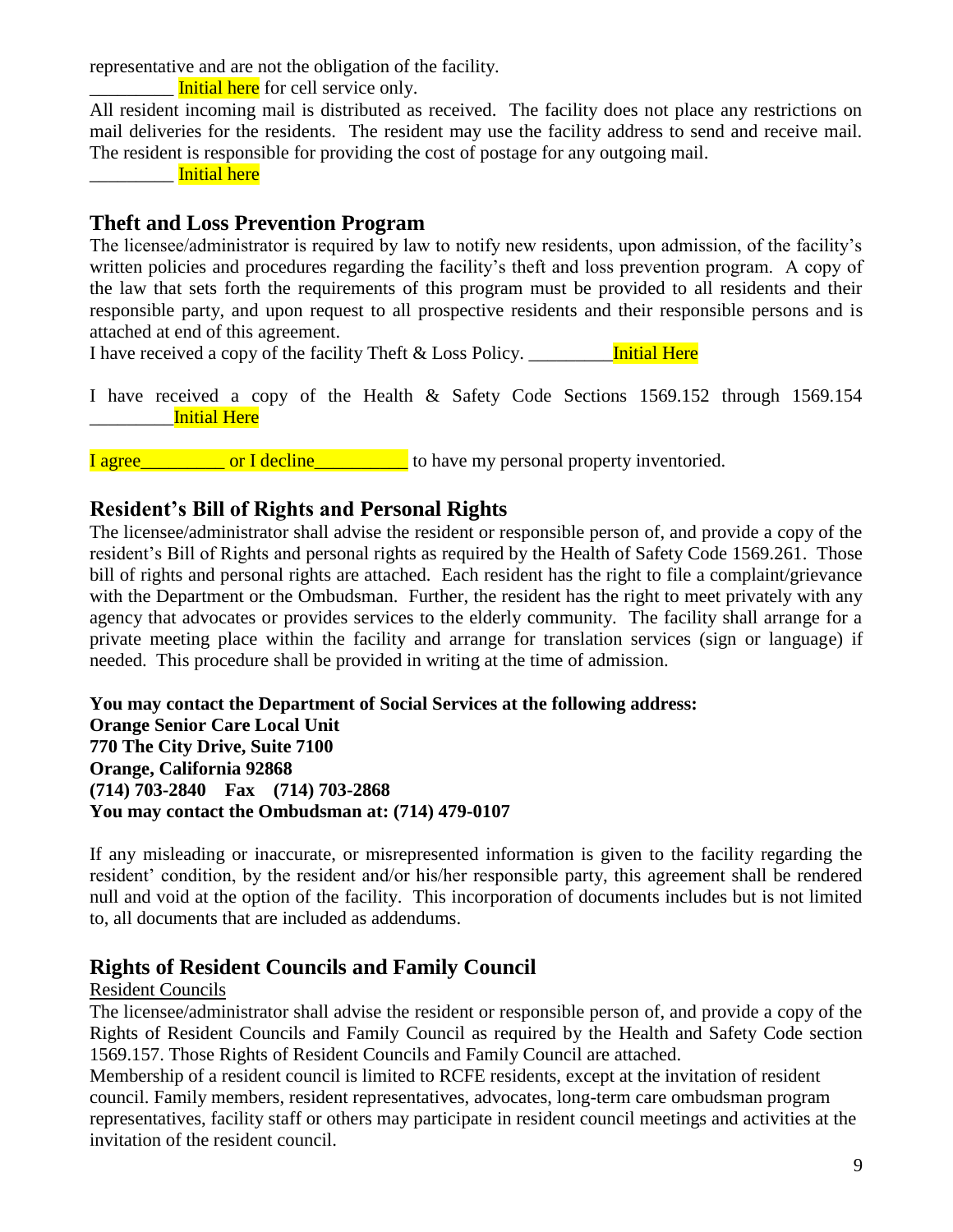AB 1572 requires licensees to:

- Assist residents in establishing and maintaining a single resident council (formerly referred to as resident-oriented facility council) at the request of two or more residents, instead of a majority of its residents.
- Provide a written response within 14 calendar days to written concerns or recommendations of resident councils regarding any action or inaction taken in response to concerns or recommendations.
- Inform resident council members of their right to be interviewed as part of the regulatory inspection process.
- Promote established resident councils by providing information on the council to new residents, as specified.
- Inform in writing new residents and resident representatives, upon admission, of their right to form a resident council when no council is currently established.
- Upon request and with permission of the council, share resident council contact information with the long-term care ombudsman.

#### Family Councils

Per 1569.158(c) of the Health and Safety Code, family council "means a meeting of family members, friends, representatives, or agents as defined in Section 14110.8 of the Welfare and Institutions Code of two or more residents to confer in private without facility staff."

- o Provide a written response within 14 calendar days to written concerns or recommendations of family councils regarding any action or inaction taken in response to concerns or recommendations.
- o Promote established family councils and to provide notice of the family council and its meetings in routine mailings to family members and resident representatives and to inform family members and resident representatives of the existence of the family council, as specified.
- o Inform in writing the resident's family or resident representative who are identified on the admission agreement or in the resident's records - upon admission of a new resident, of their right to form a family council when no council is currently established.
- o Upon request and with the permission of the council, to share council contact information with the long-term care ombudsman.

I have received a copy of the Health & Safety Code Sections 1569.157 through 1569.158 and 1569.261 covering Resident's Bill of Rights and Personal Rights, Rights of Resident Council and Family Council. **Initial Here** 

## **Addendums**

The following indicated addendums are considered part of this contract:

- Complaint Policy
- Permission to Photograph
- House Rules
- Care Plan

## **Advanced Directives**

It is the policy of this facility to ask all prospective residents whether they have executed any advance directives. This includes health care powers of attorney, living wills, or other documents which describe the amount, level or type of health care you would want to receive at a time when you can no longer communicate those decisions directly to a doctor or other health care professional. If the resident has such documents, a copy of said document must be provided to the facility to meet the medical needs of the resident.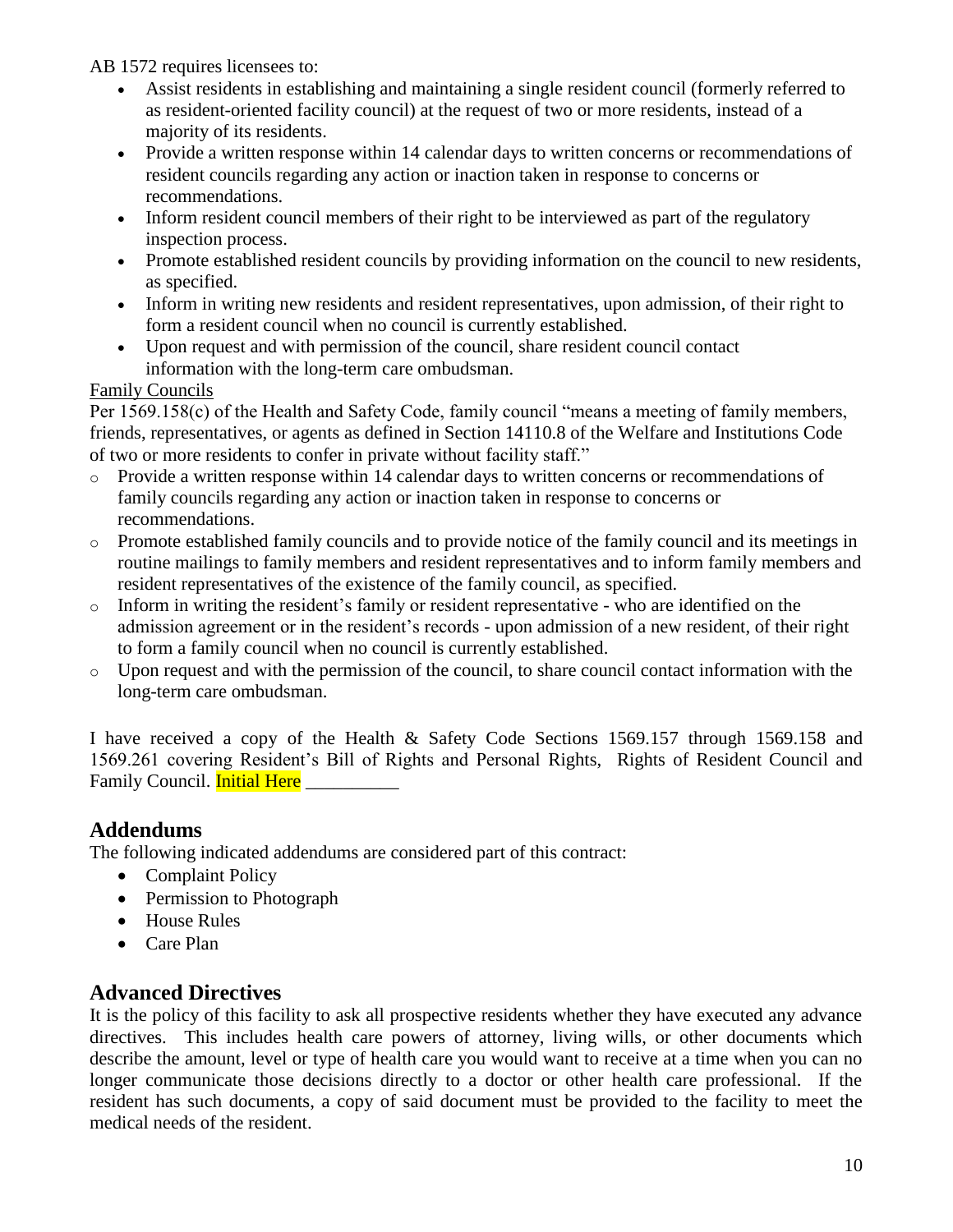| $\boxtimes$ Durable Power of Attorney | $\Box$ Conservator of Person |
|---------------------------------------|------------------------------|
| $\Box$ Conservator of Estate          | $\Box$ Do Not Resuscitate    |
| $\Box$ Living Will                    | $\Box$ Other (specify)       |

The PUB 325, YOUR RIGHT TO MAKE DECISIONS ABOUT MEDICAL TREATMENT and Title 22 regulation Section 87469 (b) (c) are attached at the end of this agreement for your review and acknowledgement. Reference Section 1569.74 and 1569.156 CCR. I have received a copy of these provisions. Initial Here

## **Telecommunications Device Notification**

Any deaf or hearing impaired, or otherwise impaired resident of any community care facility is entitled to equipment and service, pursuant to section 2881 of the Public Utilities Code, to improve the quality of their telecommunications. Any resident who has a declaration from a licensed professional or a state or federal agency pursuant to Section 2881 of the Public Utilities Code, that he or she is deaf or hearing impaired, or otherwise disabled should contact the California Telephone Access Program at (1) (800) 806-1191 and ask for assistance in obtaining this equipment and service.

*This section shall not be construed to require, in any way, the licensee to provide a separate telephone line for any resident. A copy of this notification is provided with this admission agreement.*

I have received a copy of this notification. Initial Here

### **Legal Action**

Resident understands and agrees that the age, application forms, health history and medical report, personal interview and emergency information records are a part of this agreement. Any material misrepresentation or omission made by resident shall render this agreement void at the option of the facility. Resident agrees to submit updated copies of the above forms from time to time as requested by the facility.

If either party institutes legal action under this agreement, the prevailing party shall receive reasonable attorney's fees in addition to court and other costs from the losing party.

If any provision of this agreement is found invalid under applicable Health and Safety Code and Title 22, Division 6, Chapter 8, said provision shall become ineffective (due to any changes provided in Title 22 regulation and the Health and Safety Code) without invalidating any provision made in this contract that remains consistent with licensing regulations. The resident and their representative would receive an amended contract upon any changes in law that would require a change in this admission agreement. Upon receipt of an amended contract, the pre-dated admission agreement would become an invalid document. Any changes in this admission agreement must first be submitted to the licensing agency for review and approval.

This agreement gives the resident the right to live in the facility and to have as much freedom and choice regarding life here as possible. However, it does not give the resident the rights of a "tenant" as that term is defined by law. The facility reserves the sole right to provide management of the facility in the best interests of all residents and reserves the right to manage or make all decisions concerning the admission, terms of admission or relocation of other resident's consistent with State law.

## **Alzheimer's and Dementia Care**

*The Facility does not advertise and promote special care, programming or environments for persons with Alzheimer's or Dementia.*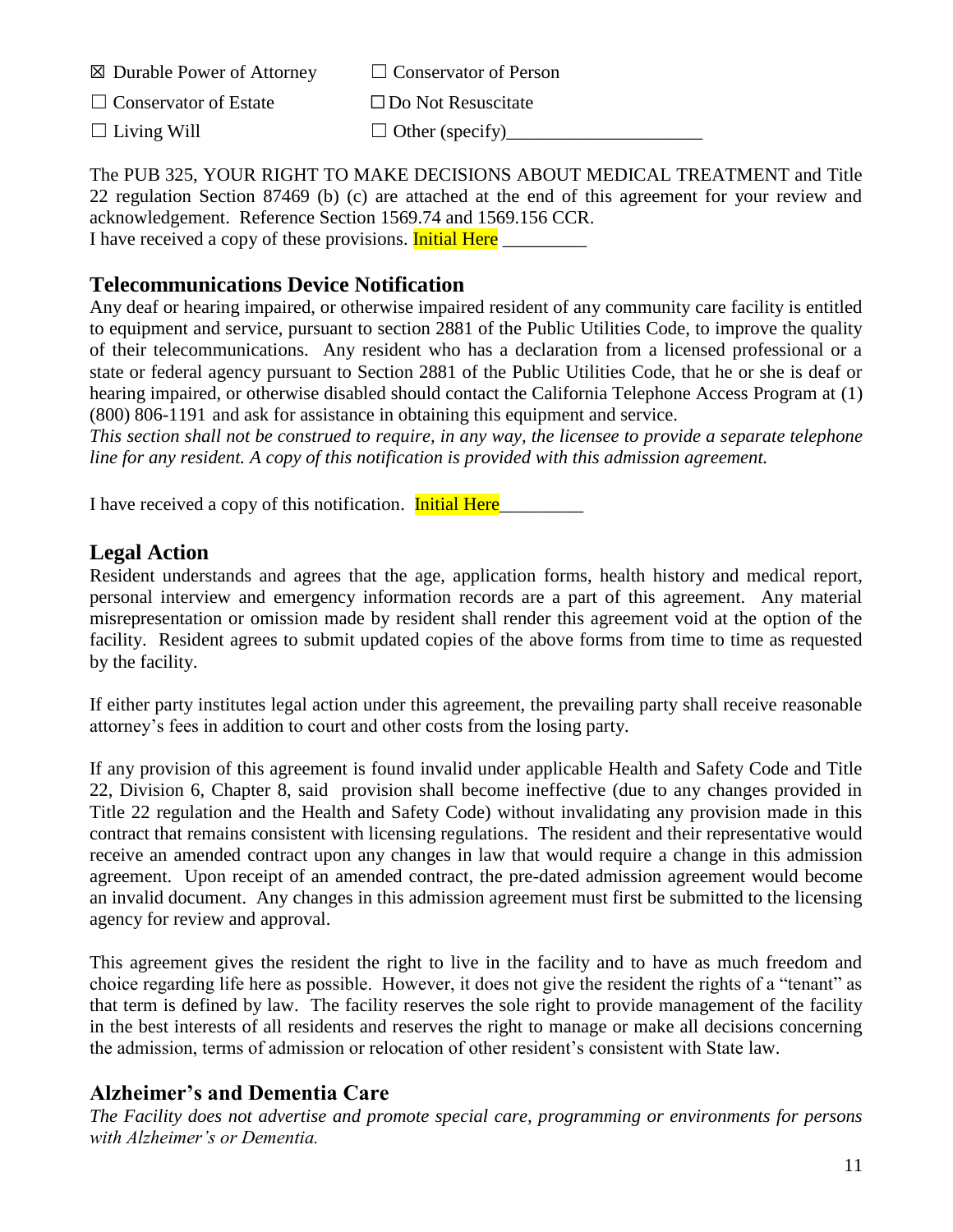# **Hospice Care**

When a resident becomes Hospice, the monthly rate may increase depending on the resident's increased level of care.

# **Relocation and Appeal Notice/Eviction**

The agreement must include an explanation of the resident's right to notice prior to an involuntary transfer, discharge, or eviction, the process by which the resident may appeal the decision, and a description of the relocation assistance offered by the facility.

The resident may be relocated for the following reasons:

- The resident has a health condition that cannot be cared for within the limits of the license.
- The resident requires inpatient care in a skilled facility.
- The resident has a mental or physical condition that poses a health risk and safety risk to other residents in the facility.

Residents may appeal the decision as follows: PER SECTION 87638 RESIDENT REQUEST FOR REVIEW OF HEALTH CONDITION RELOCATION ORDER a resident may request a review and determination of the Department's health condition relocation order by the interdisciplinary team. The resident or representative shall have three working days from receipt of the relocation order, to submit to the licensee a written, signed and dated request for a review and determination by the interdisciplinary team.

The licensee shall mail or deliver the request to the Department within two working days of receipt. The Department shall give written notification to the resident or responsible party acknowledging the receipt of the resident's request for review of the relocation order. Notification shall occur within three working days of receipt by the Department of the request for review.

Within ten working days, from the date of the resident's review request, the licensee shall submit to the Department the documentation specified in Section 87638(g) to complete the resident review request. The licensee shall cooperate with the resident or responsible party in gathering the documentation to complete the resident's review request.

The relocation assistance offered by the facility is as follows: The licensee shall contact the Office of the Ombudsman for relocation assistance.

# **Eviction Procedures**

In the event of a notice to quit (eviction notice) services, the resident will be given the following information in the notice (in compliance with HSC 1569.683 SB781): Requirements to be Included in an Eviction Notice – Pursuant to SB 781

- The reasons relied upon for the eviction, with specific facts to permit determination of the date, place, witnesses, and circumstances concerning those reasons.
- The effective date of the eviction. (This will be the date of termination, i.e., the expiration of the 30-day or 3-day period. The licensee will document the date the eviction notice is served and the end of the notice period.)
- Information about resources available to assist the resident in identifying alternative housing and care options, including public and private referral services and case management organizations.
- Information about the resident's right to file a complaint with the CDSS regarding the eviction, with the name, address, and telephone number of the nearest office of community care licensing and the State Ombudsman.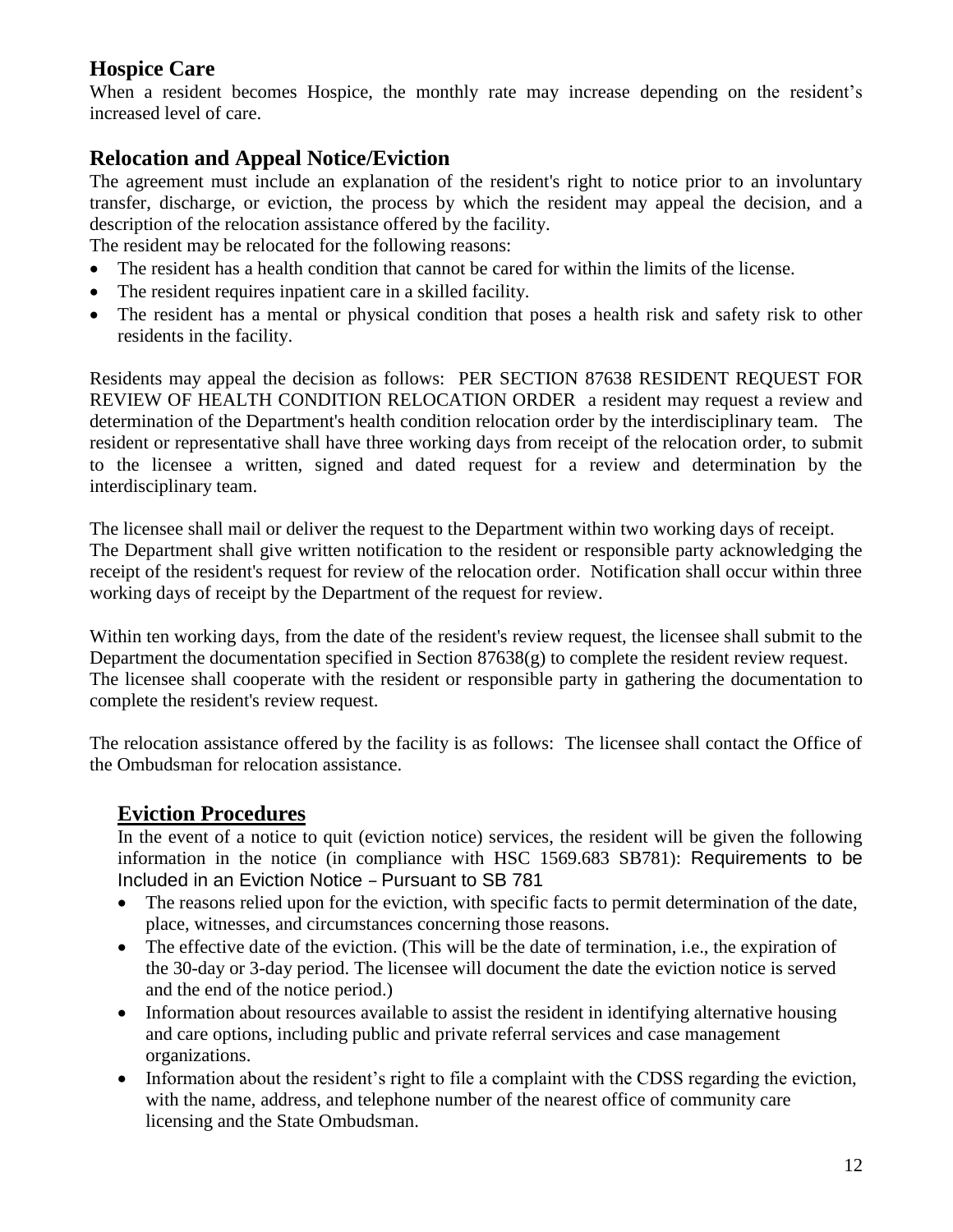- A statement that informs the resident that the licensee cannot evict a resident who remains in the facility after the effective date of the eviction unless the licensee files an unlawful detainer action in superior court and receives a written judgment signed by a judge.
- A statement that if a licensee pursues an unlawful detainer action, the resident must be served with a summons and complaint.
- A statement that the resident has the right to contest the eviction in writing and through a hearing.

#### **Acceptance of the terms of this agreement**

*Indemnity:* The resident and/or responsible party agrees to indemnify and hold management, the facility and owners of the facility harmless from any and all liabilities arising from the resident and/or responsible party's failure to comply with any terms of the agreement.

By signing this agreement, I agree to the terms stated previously in this contract. In addition, I will adhere to the following:

- a. Permission is given to allow the Dept. of Social Services, Community Care Licensing to review any and all records kept by the facility, as well as to inspect my room during their visits.
- b. No medication, vitamin or food will be brought into the facility without staff knowledge.
- c. Report any change in health status which would affect the other residents or staff.

I have read and understand all of the preceding pages. I agree to all of the terms of this agreement.

| <b>Resident</b>                                 | <b>Date</b> |  |
|-------------------------------------------------|-------------|--|
| <b>Authorized Representative</b>                | <b>Date</b> |  |
| <b>Administrator or Facility Representative</b> | <b>Date</b> |  |